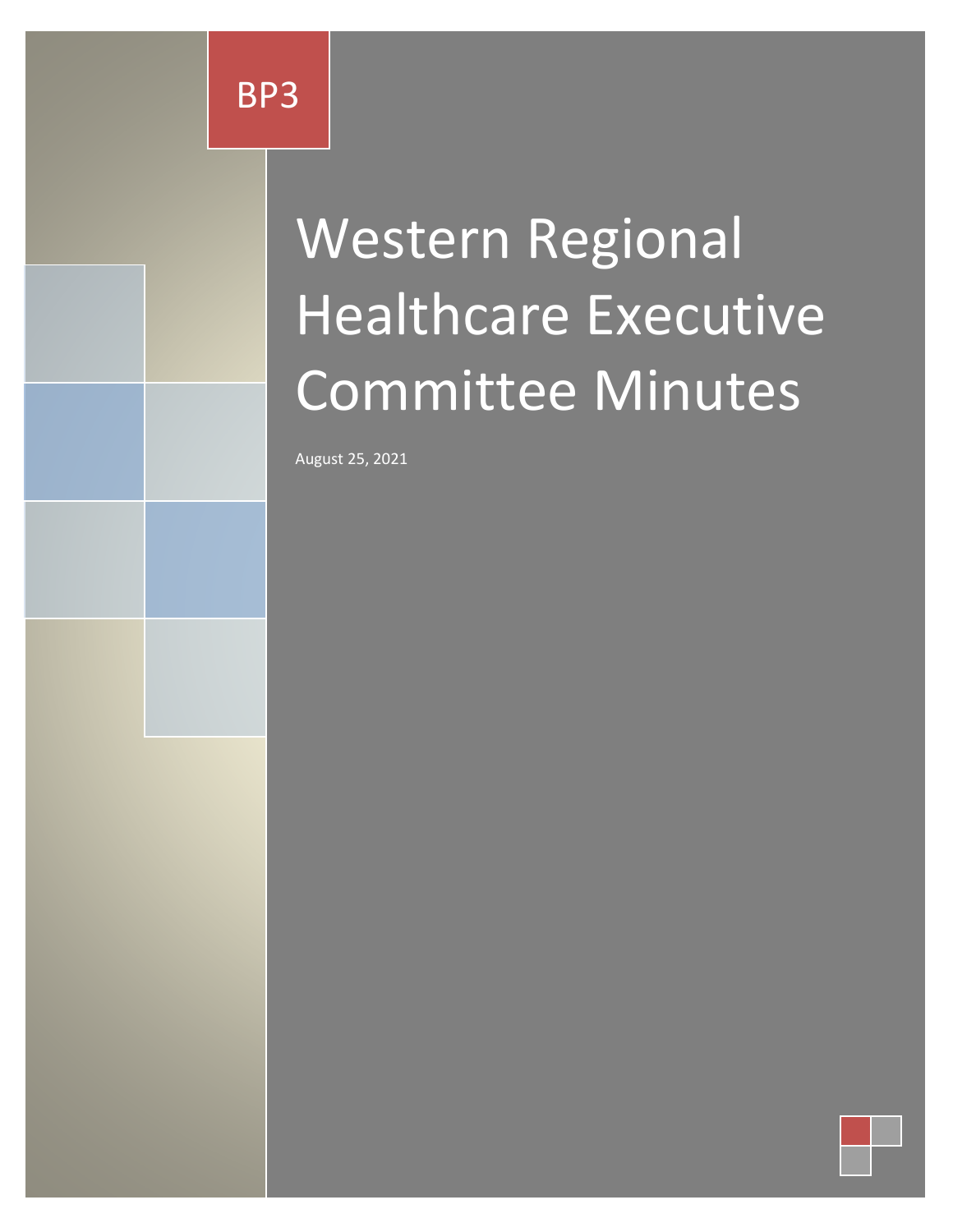#### **Western Regional Healthcare Coalition Executive Committee Meeting**

**August 25, 2021, 0900-1100, Zoom Call to order 0908**

#### **Roll Call**

#### **Members Present:**

- o RJ Nelsen, Chair, Providence Health
- o Jen Phillips, St. James Healthcare
- o Kelly Bilau, Brendan House
- o Tammy Matt, CSKT Public Health
- o William Torres, Marcus Daly Memorial Hospital
- o Richard Sine, Two Bear Air
- o Nick Holloway, Missoula County DES
- o Cindee McKee, MHREF HCC Director
- o Kyrsten Brinkley, MHREF WRHCC Coordinator
- o Casey Driscoll, MHREF SRHCC Coordinator
- o Kitty Songer, MHREF CRHCC Coordinator
- o Luke Fortune, MT DPHHS PHEP
- o Don McGiboney, MT DPHHS HPP
- **Members Absent:**
	- o Sue Hansen, Beaverhead Co PH (excused)
	- o Robbie Kavon, MHREF ERHCC Coordinator
- **Guests Present:**
	- o Audrey Walleser, MT DES Western District
		- o Audrey introduced herself as the MT Disaster and Emergency Services Western District Disaster and Emergency Services Field Officer
	- o Jill Lundstrom, Sanders County Public Health
		- $\circ$  Jill introduced herself as the Sanders County Public Health Emergency Preparedness contact

## Old Business

#### **Meeting Minutes:**

- Meeting Minutes from May 10, 2021
	- o Motion to approve as presented by Willie Torres
	- o Second by Jen Phillips
	- o Approved unanimously
- Meeting Minutes from June 22, 2021
	- o Motion to approve correcting attendance showing Dick Sine was in attendance by Jen Phillips
	- o Second by Willie Torres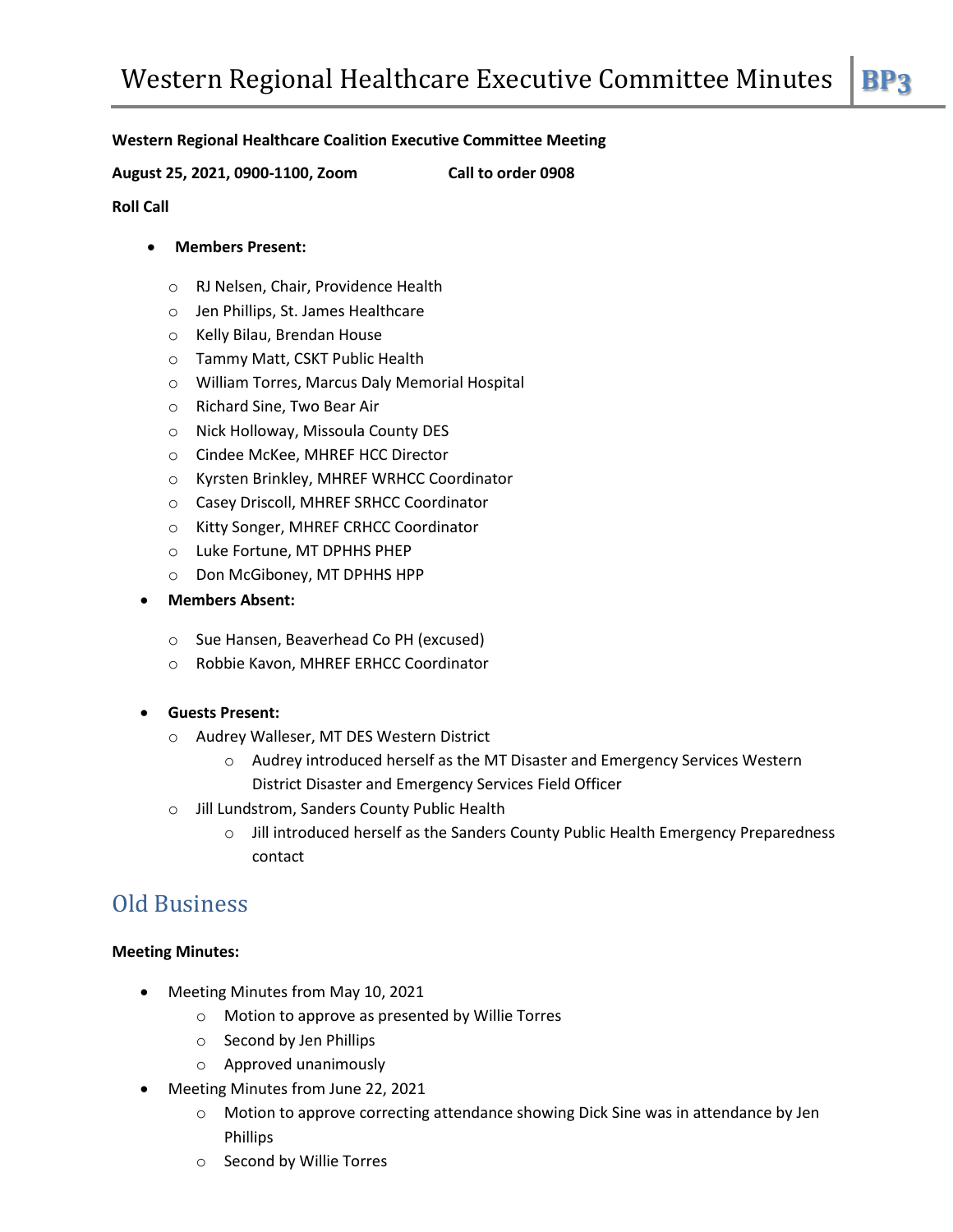o Approved unanimously

#### **Attendance:**

Kyrsten Brinkley presented the Executive Committee attendance tracking for this fiscal year

#### **eMisters:**

- Kyrsten Brinkley briefed that all eMisters have been delivered to EMS and LTCF with the exception of one
- There is recent interest from Community Hospital of Anaconda (CHA)
- Motion to provide the remaining eMister to CHA by Willie Torres
- Second by Dick Sine
- Approved unanimously

#### **Treasury Report:**

- Cindee McKee reviewed the budgets to-date.
- HPP Budget
	- $\circ$  \$7,142.55 remaining
- COVID19 Budget
	- o \$10,077.67 remaining
- Jen Phillips suggested more PPE
- RJ Nelsen suggested more Pediatrics supplies
- Cindee McKee advised that there is only enough HPP funding for Brosolow tapes, cuffs/stethoscopes
- Motion to approve by Dick Sine
- Second by Willie Torres
- Approved unanimously

### New Business

#### **WRHCC By-Laws**

- Kyrsten Brinkley reviewed the 2019 WRHCC By-laws with suggested edits/revisions
- Willie Torres and Jen Phillips comment on the bylaw changes and thanked Kyrsten for the work done. The committee went through the recommended changes in the document. The group had a discussion on officer voting with changes made in the document. Length of Service discussion – RJ Nelsen suggested changing the length of service for the Chair to two years and Co-Chair to two years. The committee agreed on the change.
- Willie Torres moved to approve the bylaws with changes.
- Jen Phillips seconded the motion.
- All approved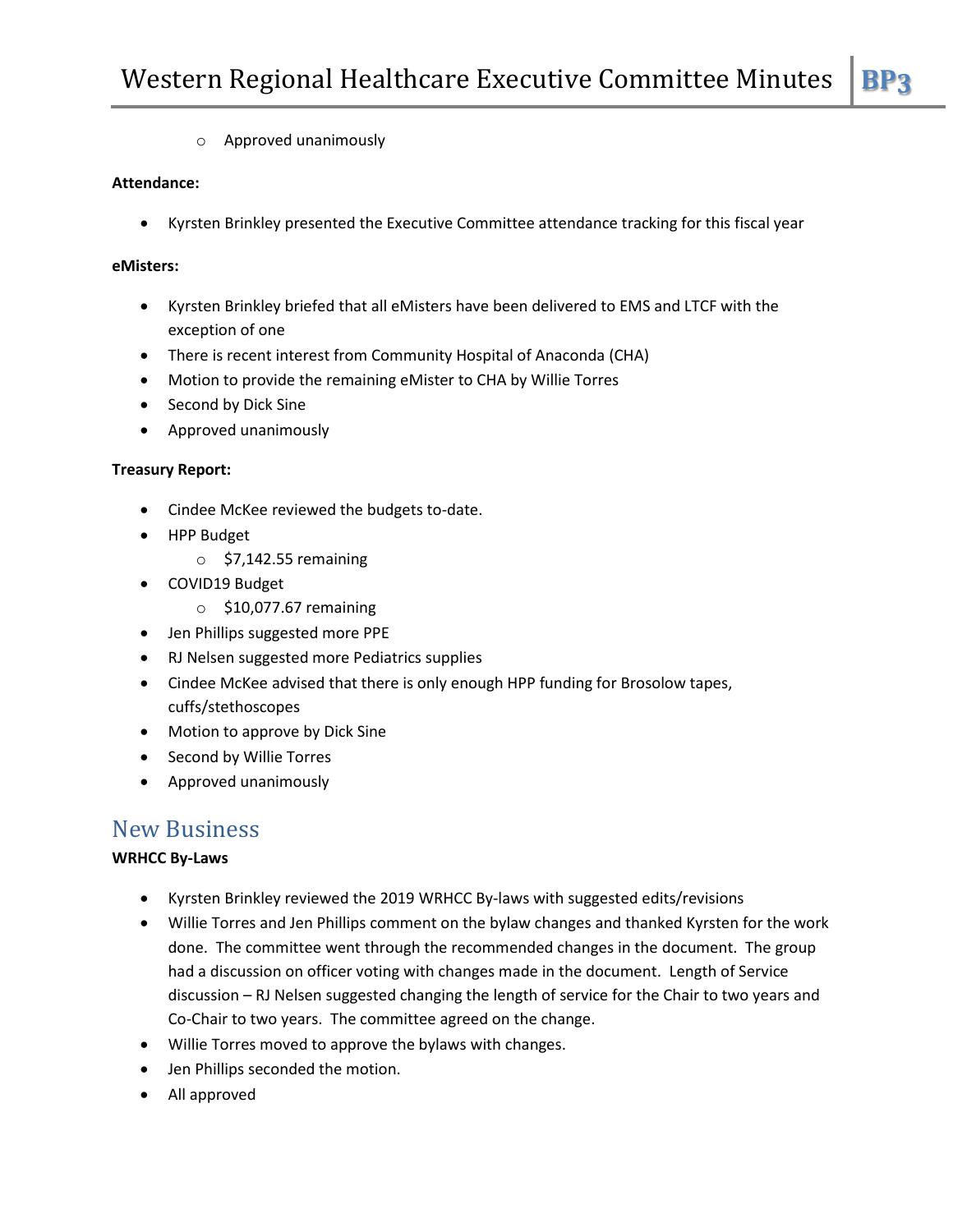#### **Budget**

- The committee discussed adding a Marketing budget item for marketing at conferences or meetings.
- Willie Torres motioned to add \$2000 for marketing
- Dick Sine seconded
- Approved unanimously
- The committee discussed setting aside funds to support a Clinical Advisor for the Western Coalition or Statewide. The committee discussed the time commitment and duties needed as well as compensation which may include the opportunity to attend trainings, etc. as compensation. Don McGiboney and Cindee McKee provided updates that discussions are ongoing on this topic and suggested that the committee table the discussion until more information can be gathered and presented at the next meeting.

#### **PPE Management Plan**

- Kyrsten Brinkley reviewed the draft PPE Management Plan and PPE Cache Request policy.
- RJ Nelsen suggested including an attestation section for the requestor to provide.
- Jen Phillips motioned to approve these documents as stated in the comments
- Wille Torres seconded the motion.
- Approved unanimously

#### **National Healthcare Coalition Preparedness Conference**

- Cindee McKee reviewed the projected expenditures for this conference to be held in Orlando, FL 11/3/21 to 12/2/21.
- There hasn't been any information stating it will be cancelled.
- The proposed costs each attendee will encounter are registration fee, airfare, baggage, parking, taxi, lodging, and per-diem.
- Cindee McKee requested that the committee establish a number of allowed participants; 5 was decided on. Please email Cindee before 9/30/21 if interested.
- RJ Nelsen objected to supporting Florida's economy due to their management of COVID19. Willie Torres and Tammy Matt supported that belief. Dick Sine stated that it was not fair to the citizens for State leadership decisions.
- Motion to approve the number of participants and costs by Jen Phillips.
- Seconded by Dick Sine
- Approved by majority; 4 aye, and 2 nae.

#### **HPP Grant Soft-Match**

- Don McGiboney presented that Montana DPHHS must provide a soft-match for the US HHS Federal funding received for the preparedness program
- Must account for and provide \$109,088 in soft-match for July 1, 2020 to June 30, 2021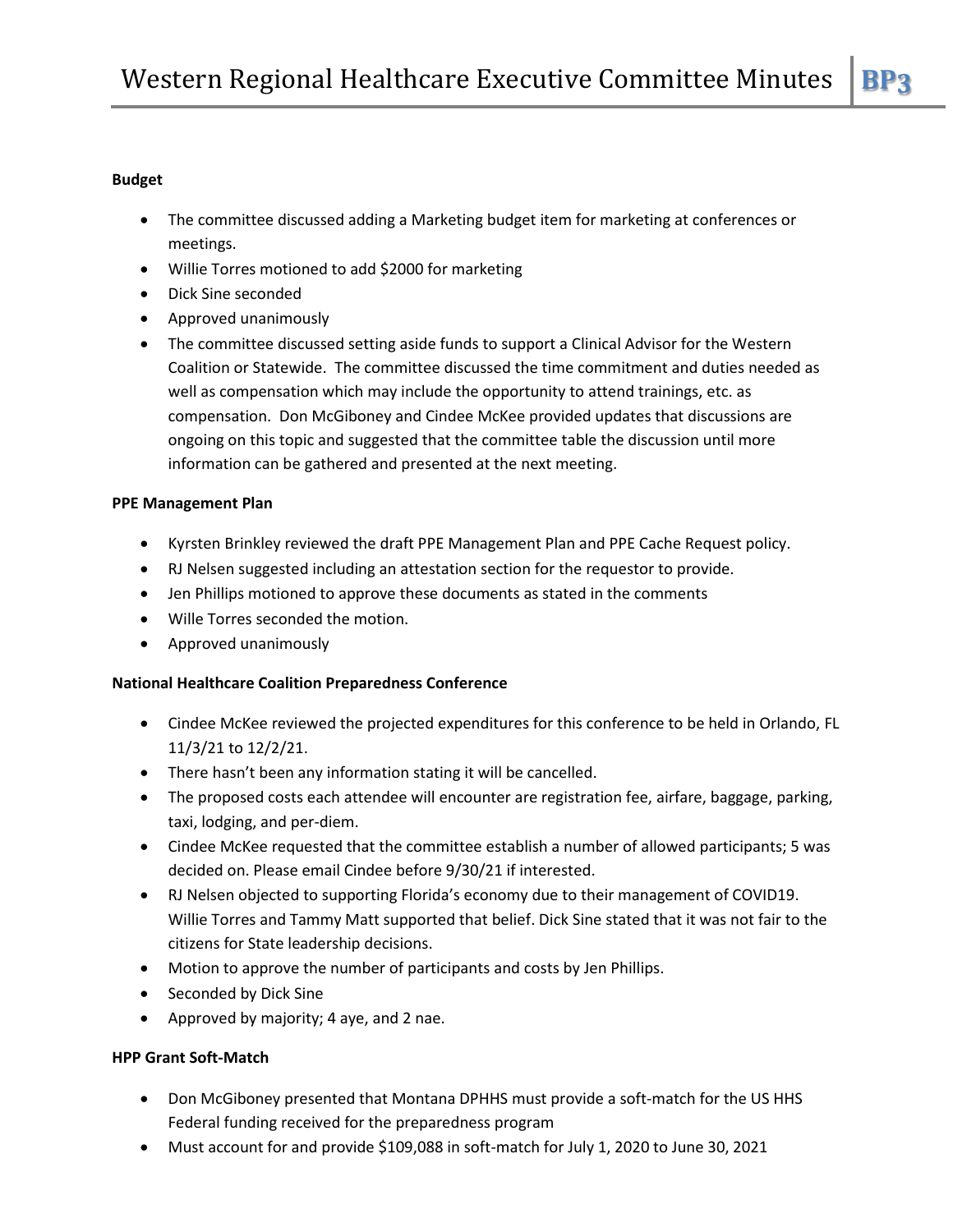- Coalition members can help by advising us of the non-federal funding that the facility or agency provides for Healthcare Emergency Preparedness
	- o Salary/wages/stipend
	- o Donated meeting space for trainings and/or meetings
	- o Other resources your facility purchased to provide for disaster response
	- o COVID-19 time can be counted
	- o [FY21 HCC In-Kind Match Reporting-Formstack](https://phep.formstack.com/forms/hcc_donation_reporting_copy_copy_1)

#### **Upcoming Training & Education**

- PPE/PAPR Training
	- o Tuesday, August 31, 2021
	- o Thursday, September 9, 2021
	- $\circ$  8:30 am 12:30 pm
	- o Virtual
	- o [REGISTER](https://phep.formstack.com/forms/ppe_training_registration)
- Pediatric Disaster Response and Emergency Preparedness
	- o Wednesday and Thursday, September 1 and 2
	- $\circ$  8:00 am 5:00 pm each day
	- o Helena, MT
	- o [REGISTER](https://my.teex.org/teexportal/default.aspx?mo=mcoursecatalog&d=FP&C=MRG439&S=369)
- MOAB Training
	- o 2 day training, tentatively scheduled for October 25 in-person or virtual

#### **Coordinator Update**

- All-Coordinator work-session was held in Billings 03-07 May.
- AAR/IP being written for the Redundant Communications (RedComs) drill.
- AAR/IP being written for the Highly-Infectious Disease (HID) response.
- Coordinators are updating the Pre-Event Essential Elements of Information (EEI) annual preevent baseline update
- Attended Summer Institute July 19-23 in Missoula.
- Participating in the weekly HCC Newsletter development.

#### **Roundtable**

**Audrey Walleser (MT DES)** - Audrey reported that DES is looking at reactivating the National Guard for COVID response. The process will be much different than it was in the past and the scope will be limited. There is no active emergency declaration from the Governor but there is still a federal declaration in place. All requests for National Guard staff must be vetted through the Governor so the availability will be very limited. DES does still have PPE available in a cache but once it is gone, it is gone. All requests for staffing or PPE must continue to go through local DES.